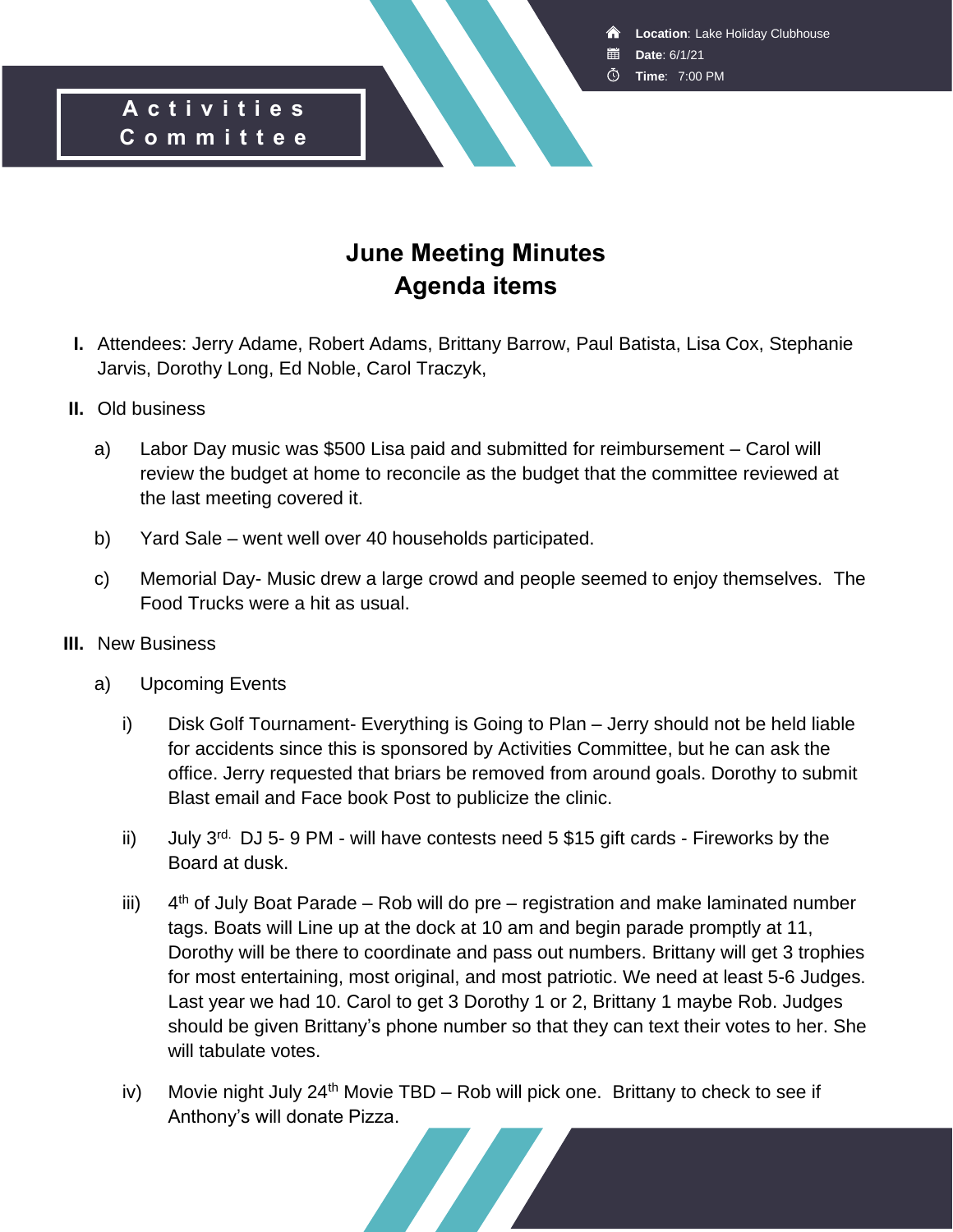

- v) Dorothy to do a teaser flyer with info on July events. Food truck details will be advertised by Brittany.
- **IV.** Next Meeting Tuesday July 6th. 7 PM

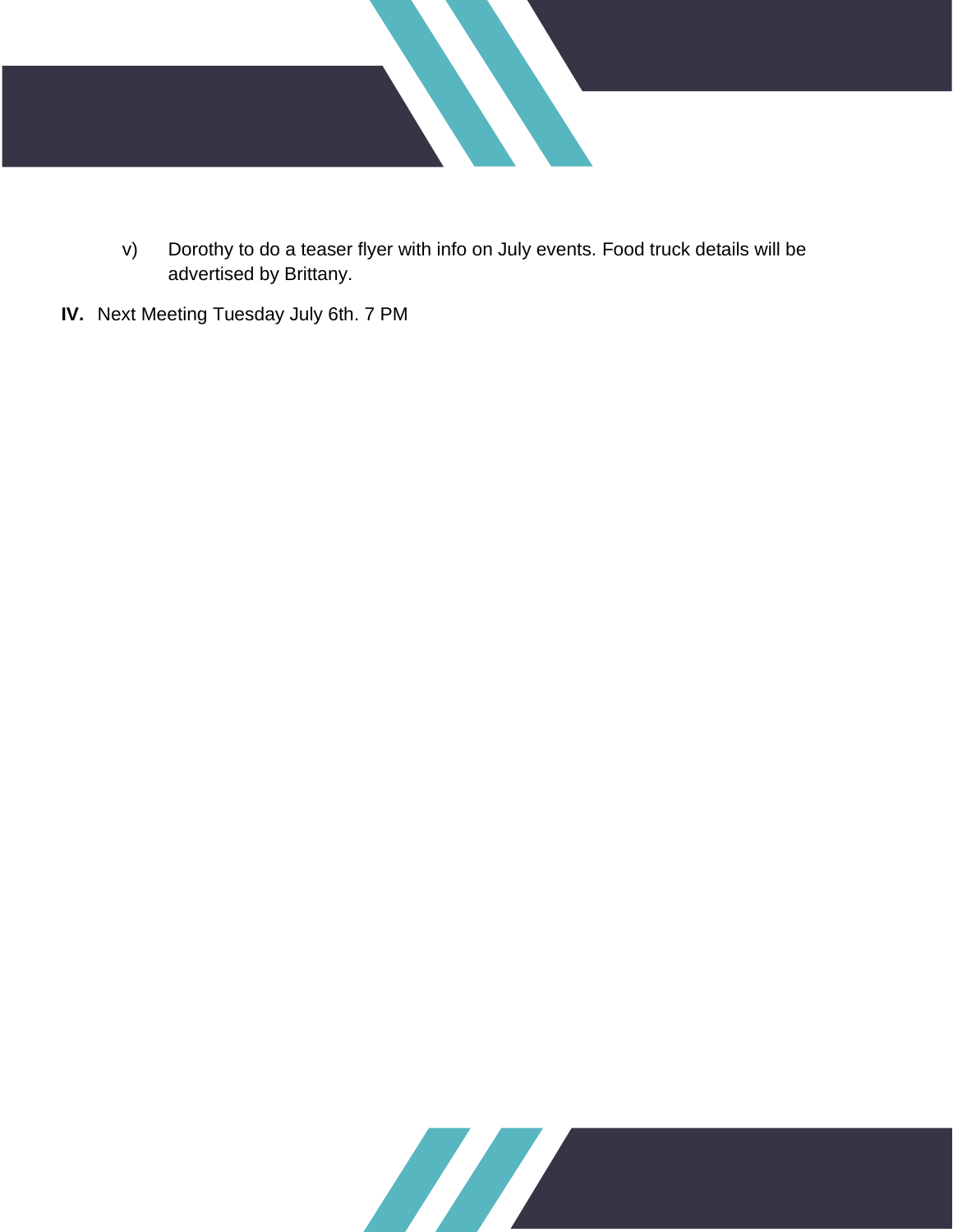## **Lake Holiday Safety Advisory Committee Minutes – June 7, 2021**

- **Attendees:** Darrell Melcher, Cathy Melcher, Lee Schumer, Ron White , Bill Ekberg, and Stephanie Ryan
- **Open Forum:**
	- − A guest, Stephanie Ryan, inquired about unsubstantiated Facebook rumors re: The Security of Record:
		- − Confirmed that the Security Contract is up for recompete (three-year contract commencing Jan. 1, 2022); that all qualified bidders can respond when the RFP is issued in late summer; and that the draft RFP is in review by the Board and will be presented June 28.
		- − Confirmed that best practices of similar lake communities in Virginia is being conducted in terms of lake management, safety, security, technology, and compliance protocols are in review.
	- − Stephanie also shared concerns about Lake Patrol activities:
		- − Perceived joy riding after 7pm by two Haines officers on Memorial Day. We recommended that she share any photos or video with the general manager.
		- − Complaints by women in 2020, claiming the Lake Patrol Officer was inappropriately watching them. Believe this was addressed last year by both the Board and Lake Committee.
		- − Perceived awkward conversation between her, her guests, and a Haines officer in the picnic area behind the clubhouse, somewhat jokingly mentioning potential snake and spider activity.
	- Stephanie also inquired about the Speed Camera, and we confirmed that the Association received legal advice pertaining to the use of the cameras in LHCC as being within the rights of the Association for use in upholding its Rules and Regulations.

#### • **Board of Directors May Meeting – Safety Update:**

- − Briefed the speed camera status; Security RFP (see above); and implementation of the July 3<sup>rd</sup> traffic flow.
- **New Business:**
	- − **July 3rd Event – Review 2021 Plan/Checklist**
		- − June 21, Time TBD Meeting with the GM & Maintenance; Lee Schumer and Ron White to attend
		- − Checklist and map provided to repeat last year's plan for traffic flow, parking, and detour locations.
		- − Article published in June newsletter (to be repeated in July newsletter); draft email, draft flyers; and posting "July3 Traffic Pattern Change, See Email" on the bulletin board at the main entrance.
	- **Lake in the Woods** (LOW) on-site visit planned for June 18 at 11am
		- − Continuation of the Best Practices discussion with LOW approx. 10 interested parties to observe LOW operations. Of particular interest are Front Gate engagement/scripts, guest access technology, and patrols (to include roads and lake). Although they do have Conservators of the Peace status approved by their two county sheriffs, this would not happen at Lake Holiday without the Frederick County Sheriff's approval.

#### − **Speed camera results for W. Masters Drive**

- − Since the May 10 Speed Camera installation at W. Masters Drive and Green Court, there have been 221 vehicles traveling more than 36mph to include 62 exceeding 40mph and 2 exceeding 50 mph.
	- As of June  $6 223$  vehicles tracked at speeds greater than 36 mph.
	- **•** Frederick County Sheriff officers to focus on W. Masters Drive per Board recommendation